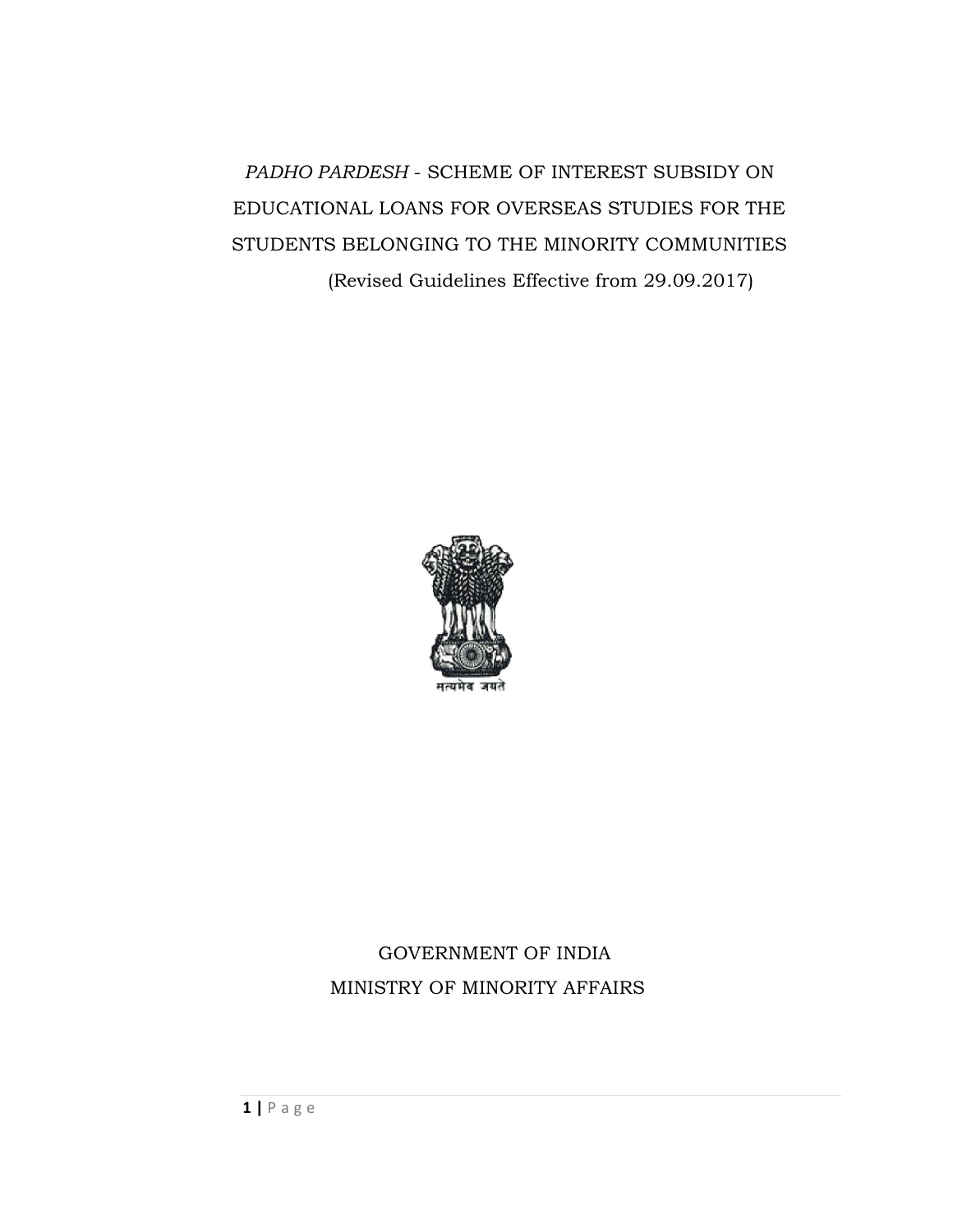## **INDEX**

| <u>Sl. No.</u> | Items                                    | Page No.       |
|----------------|------------------------------------------|----------------|
| 1.             | Background                               | 3              |
| 2.             | Objective                                | 3              |
| 3.             | Scope                                    | 3              |
| 4.             | <b>Conditions for Interest Subsidy</b>   | $3 - 4$        |
| 5.             | Eligibility                              | $\overline{4}$ |
| 6.             | Income Ceiling                           | 5              |
| 7.             | <b>Selection of Candidates</b>           | $5-6$          |
| 8.             | Rate of Interest                         | 6              |
| 9.             | <b>Implementing Agencies</b>             | 6              |
| 10.            | Administrative Expenses                  | 6              |
| 11.            | Monitoring & Transparency                | $\overline{7}$ |
| 12.            | Minor Modifications/Changes              | $\overline{7}$ |
| 13.            | Evaluation                               | $\overline{7}$ |
| 14.            | Indicative Subjects/ Disciplines covered | $8 - 9$        |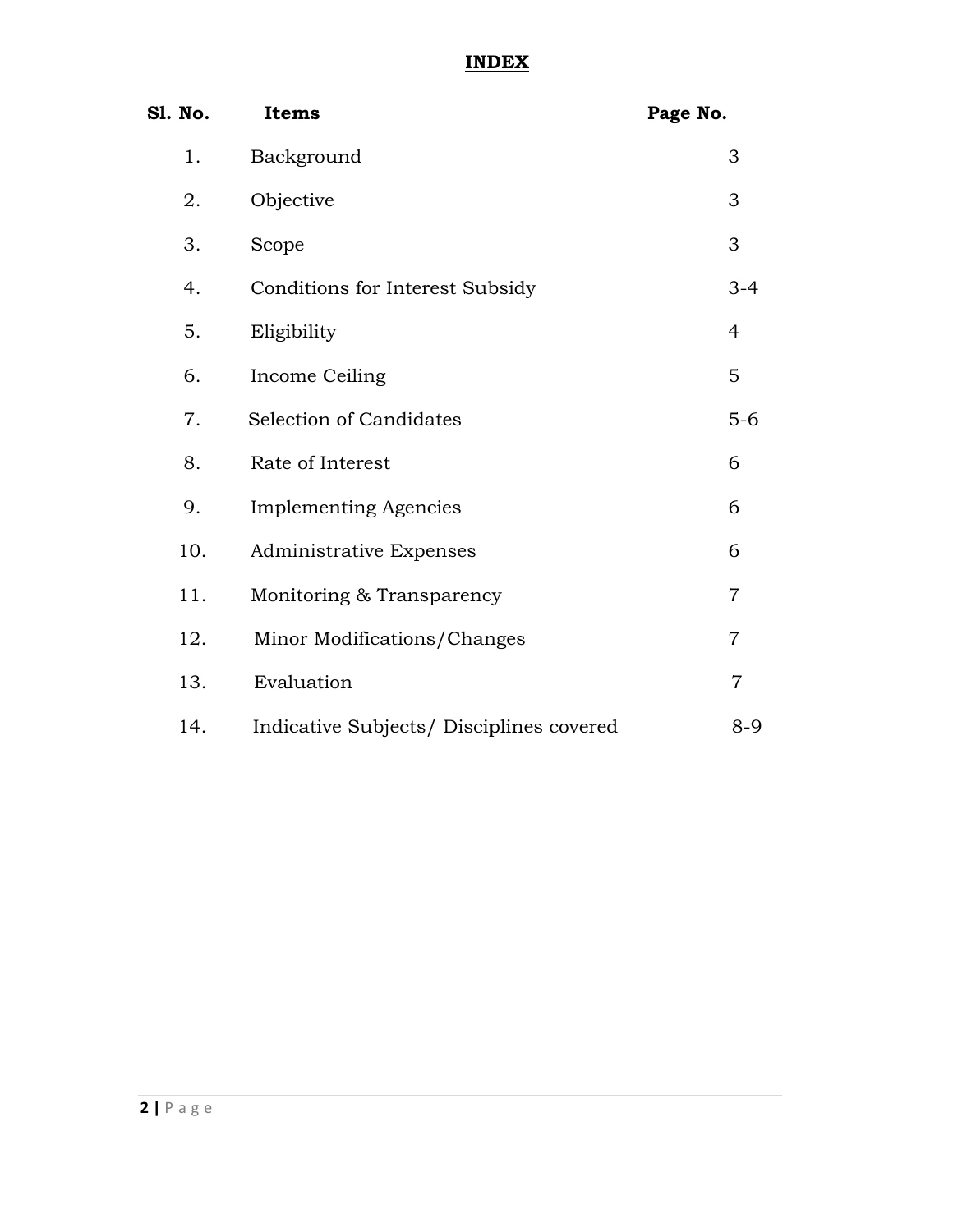# **PADHO PARDESH - SCHEME OF INTEREST SUBSIDY ON EDUCATIONAL LOANS FOR OVERSEAS STUDIES FOR THE STUDENTS BELONGING TO THE MINORITY COMMUNITIES**

#### **1. BACKGROUND**

The Prime Minister's New 15 Point Programme for the Welfare of Minorities was announced in June, 2006. It provides that the schemes for scholarships for meritorious students from minority communities will be formulated and implemented. The scheme of Interest Subsidy on educational loans for overseas studies will promote educational advancement of student from minority communities.

#### **2. OBJECTIVE**

The objective of the scheme is to award interest subsidy to meritorious students belonging to economically weaker sections of notified minority communities so as to provide them better opportunities for higher education abroad and enhance their employability.

## **3. SCOPE**

This is a Central Sector Scheme to provide interest subsidy to the student belonging to the communities declared as minority communities in terms of section 2 (c) of National Commission for Minorities Act, 1992, on the interest payable for the period of moratorium for the Education Loans under the Scheme of Interest subsidy on Educational Loans for Overseas Studies to pursue approved courses of studies abroad at Masters and M.Phil/Ph.D levels.

#### **4. CONDITIONS FOR INTEREST SUBSIDY**

- i) The Scheme is applicable for higher studies abroad. The interest Subsidy shall be linked with the existing Educational Loan Scheme of Indian Banks' Association (IBA) and restricted to students enrolled for course at Masters, M.Phil and Ph.D levels given at para 14.
- ii) The interest subsidy under the scheme shall be available to the eligible students only once, either for Masters, M.Phil or Ph.D levels. Interest subsidy shall not be available to those students who either discontinued the course mid- stream, due to any reason, or those who are expelled from the institutions on disciplinary or academic grounds.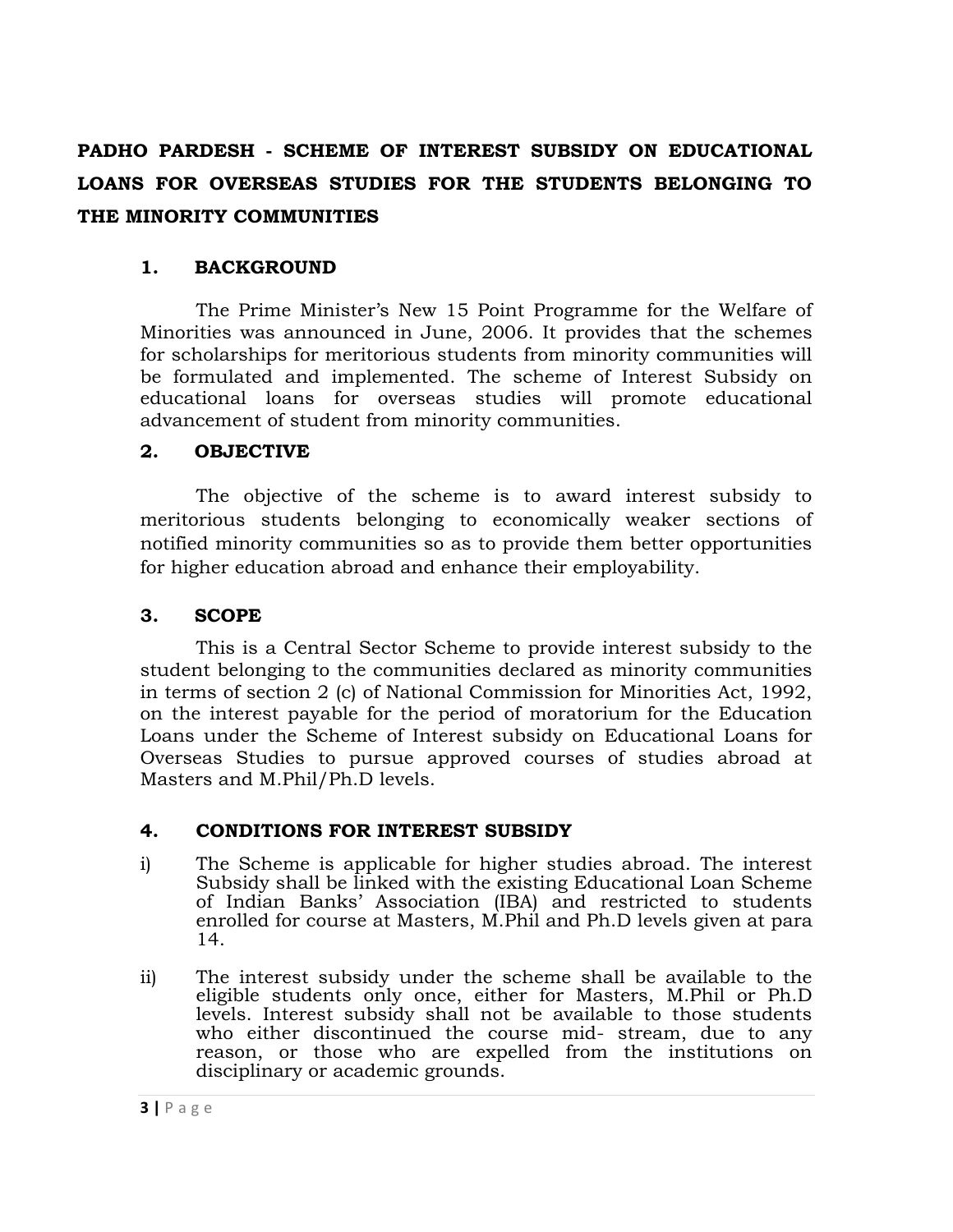- iii) If it is found that a student has violated any condition of the scheme, the subsidy will be discontinued forthwith.
- iv) If a student is found to have obtained the subsidy by false statement/documents/certificates, the subsidy will be withdrawn/cancelled forthwith and amount of the subsidy paid already, shall be recovered with penal interest, apart from taking criminal action as per law.
- v) The students obtaining benefits under this Scheme shall not be given the interest subsidy if he gives up Indian citizenship during the tenure of the period.
- vi) The designated bank will maintain a separate account and records relating to the funds received from the ministry and will submit quarterly report to the Ministry. The account and records will be open for inspection/audit by the officers of the Ministry, or any other agency designated by the Ministry or C & AG.
- vii) Any further fund towards payment of interest subsidy will be released to the designated Bank only after receiving the utilization certificate for the earlier releases as per provisions of GFR.
- viii) The designated Bank shall place all relevant details of financial and physical achievements on its website and implement the scheme as per the Memorandum of Understanding (MoU) to be signed between the designated Bank and Ministry of Minority Affairs.
- ix) The designated Bank will ensure that the students from the minority communities, who may also belong to SC/ST/OBC category, do not avail interest subsidy from other schemes of Central Government/State Government for the same purpose.
- x) The designated Bank will lay down the detailed procedure for processing and sanctioning of interest subsidy to eligible students in consultation with Ministry of Minority Affairs.
- xi) State/UT-wise and Community-wise quota, based on Census, 2011, has been fixed as given in the Annexure-I. To the extent possible, the benefit of Interest Subsidy will be given to notified minority communities as per the quota fixed. In case of nonavailability of students in a State or community, seats can be transferred to other States or community.
- xii) The scheme will be evaluated at regular intervals by the Ministry or any other agency designated by the Ministry.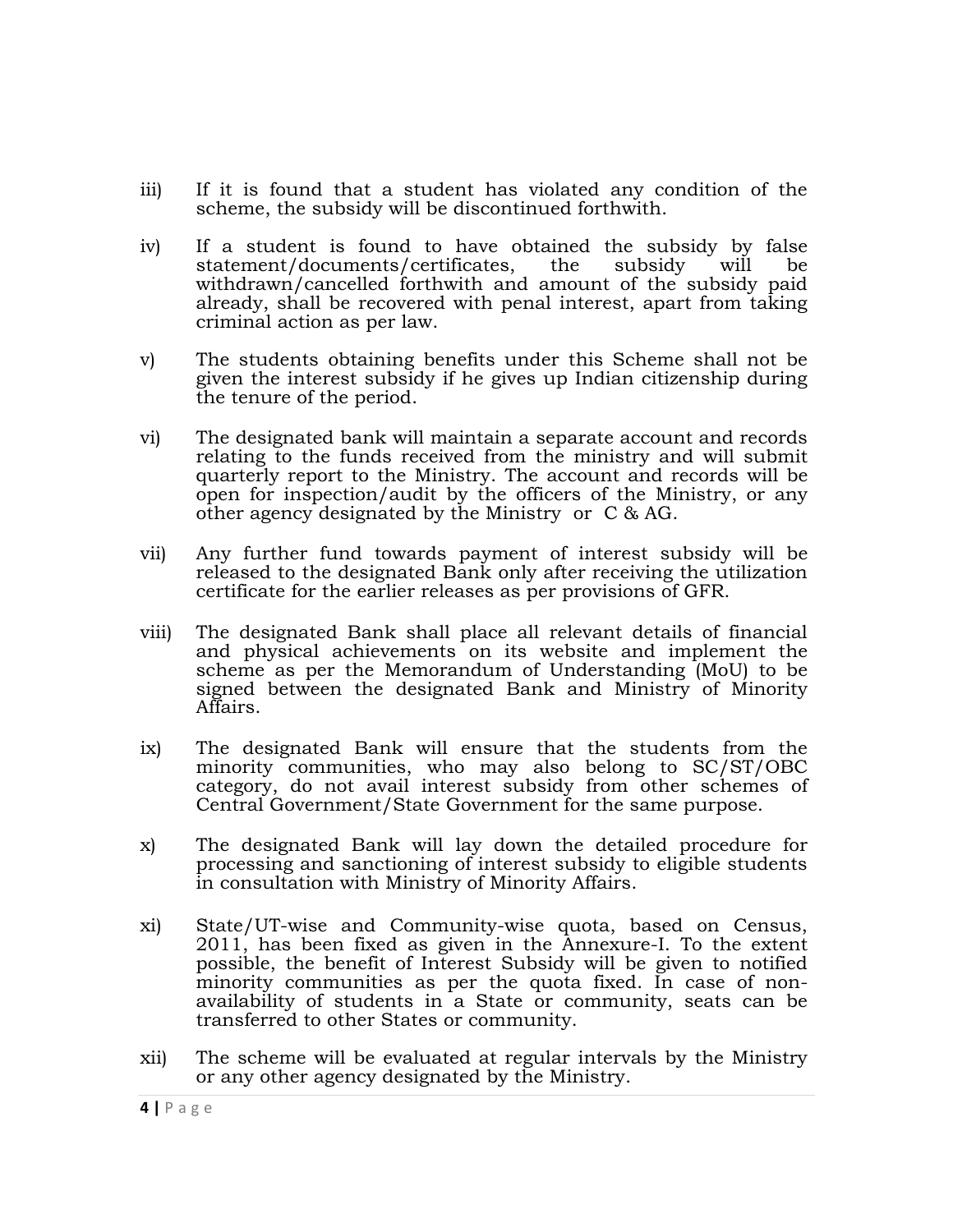xiii) The terms and conditions of the scheme can be changed at any time at the discretion of Ministry of Minority Affairs to improve implementation of the scheme in more transparent and effective way.

#### **5. ELIGIBILITY**

- i) The student should have secured admission in the approved courses at Masters, M.Phil or Ph.D levels abroad for the courses mentioned at Para-14.
- ii) He/ She should have availed loan from a scheduled bank under the Education Loan Scheme of the Indian Banks Association (IBA) for the purpose.
- iii) Students should apply for the benefits under the scheme during 1<sup>st</sup> year itself of the course. Fresh applications received during 2<sup>nd</sup> year or subsequent years will not be accepted in any case.
- iv) Preference will be given to those applications which are covered under lower rate of interest by various banks for each State/UT to their quota.
- v) Payment of financial benefit may be linked with Aadhaar Number if available. In this regard, Gazetted Notification S. O. 2409 ( $E$ ) dated 14<sup>th</sup> June, 2017 issued under Section-7 of Aadhaar (Targeted Delivery of Financial and Other Subsidies, Benefits and Services) Act, 2016 (18 of 2016) published dated July 31, 2017 may be referred.

## **6. INCOME CEILING**

- i) Total income from all sources of the employed candidate or his/ her parents/guardians in case of unemployed candidate shall not exceed Rs. 6.00 lakh per annum.
- ii) Income certificate issued by the competent authority in the State/ Union Territory should be submitted in support of income shown by a candidate.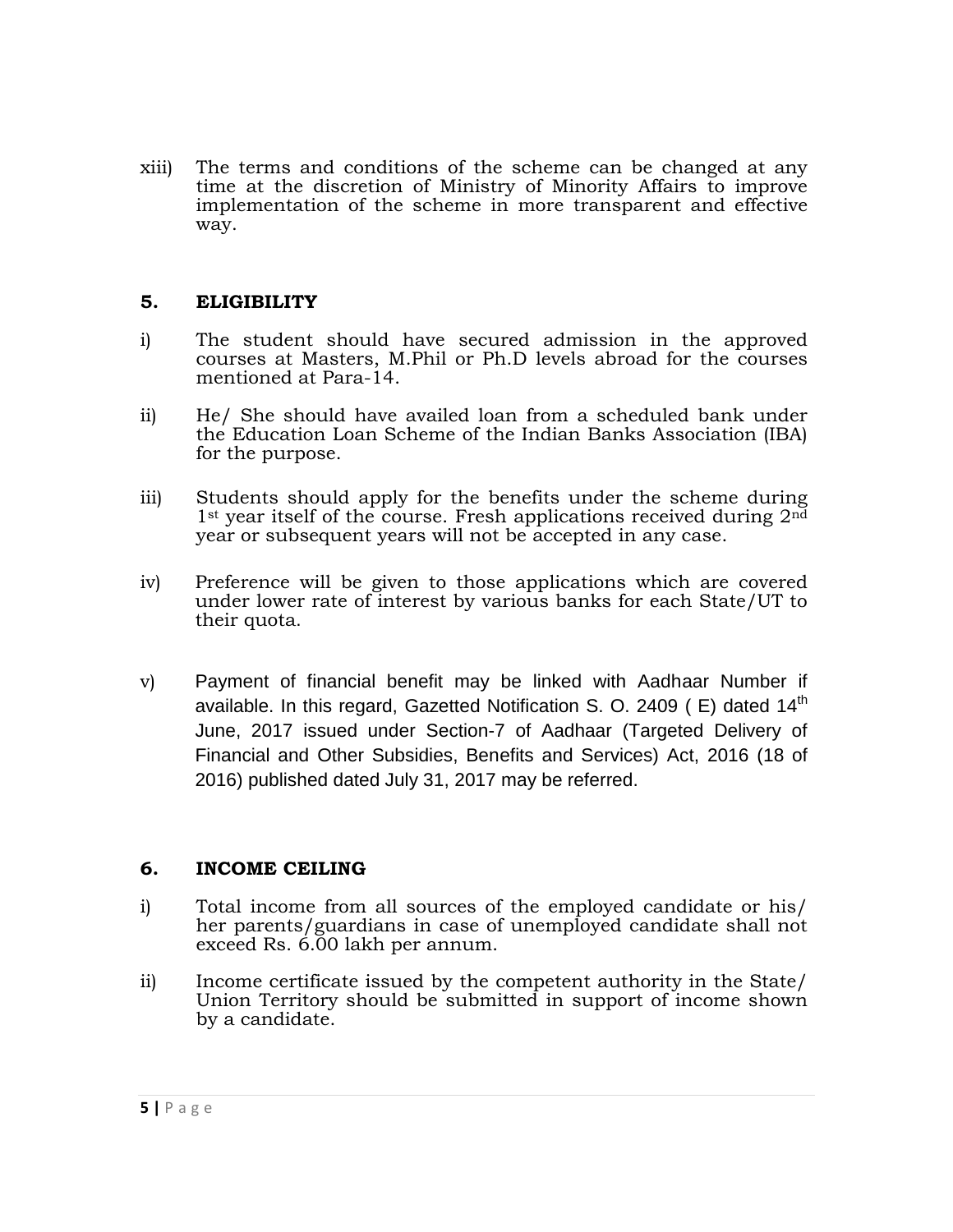## **7. SELECTION OF CANDIDATES**

- (i) The designated bank, on direction of Ministry of Minority Affairs will open the portal for receiving of applications for the claims of interest subsidy under the scheme.
- (ii) Portal will be opened only once in a financial Year for fresh applications. In case, sufficient number of applications are not received the portal may be opened again subject to the availability of sufficient funds under the scheme.
- (iii) For renewal cases the portal may be opened in every quarter or as decided by the Ministry.
- (iv) The applications received for claim of interest subsidy will be examined and recommended for award of interest subsidy under the scheme by a Selection Committee. The composition of the Selection Committee will be as follows:-

| (a) | Additional Secretary / Joint Secretary |          |
|-----|----------------------------------------|----------|
|     | in-charge of the Scheme                | Chairman |
| (b) | Joint Secretary & Financial Advisor    |          |
|     | or his/her representative              | Member   |
| (c) | Representative of Designated Bank :    | Member   |
| (d) | Director/Deputy Secretary              |          |
|     | dealing with the scheme                | Convener |

(v) 35% seats will be earmarked for girl students. In case of nonavailability of girl students, seats can be transferred to boys students. Periodicity of review will be decided by Ministry.

(vi) The decision of the Selection Committee in regard to awarding the interest subsidy will be final and no appeal could be filed against it.

## **8. RATE OF INTEREST SUBSIDY**

(i) Under the scheme, interest payable by the students availing of the education loans of the IBA for the period of moratorium (i.e. course period, plus one year or six months after getting job, whichever is earlier) as prescribed under the Education Loan Scheme of the IBA, shall be borne by the Government of India.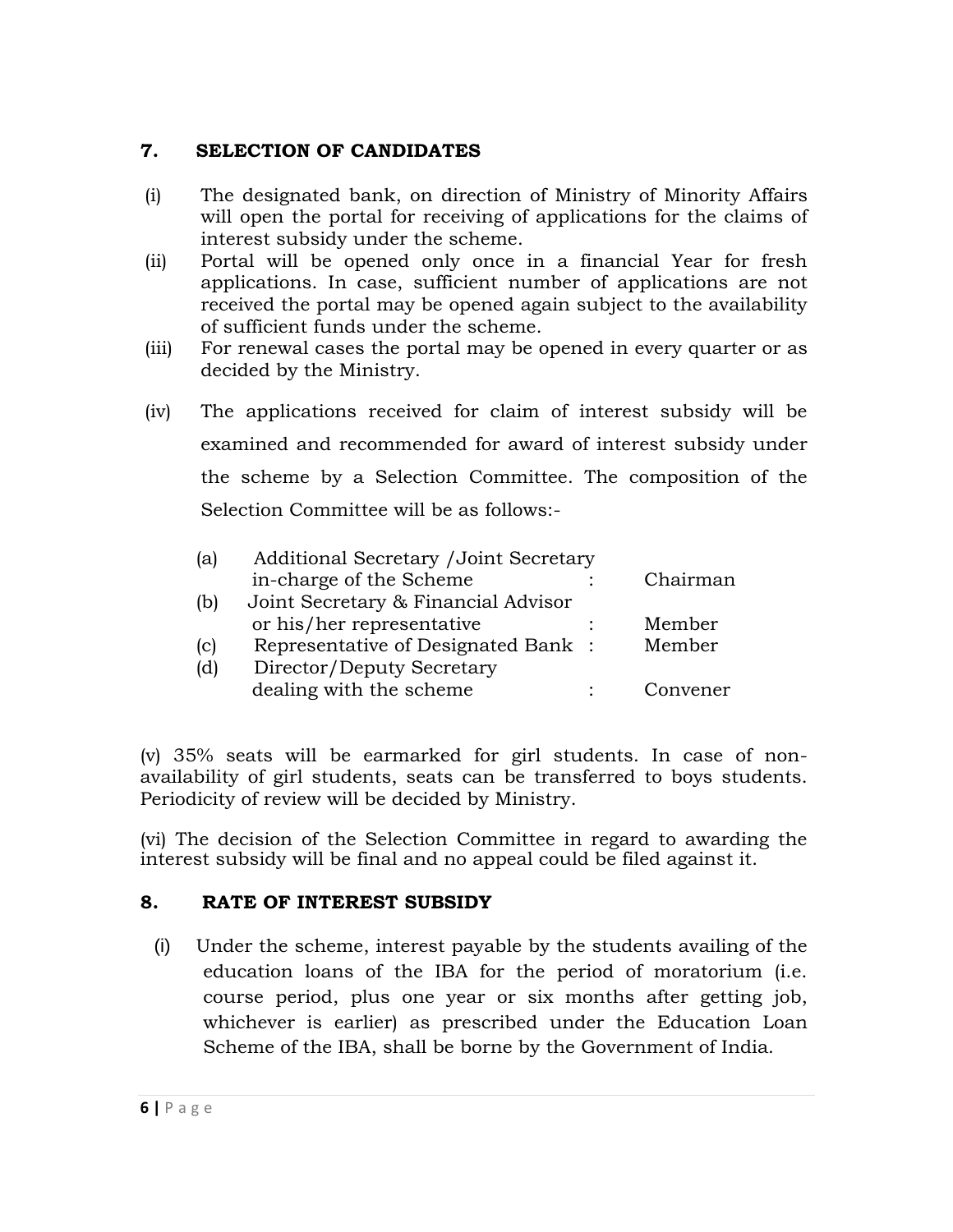- (ii) After the period of moratorium is over, the interest on the outstanding loan amount shall be paid by the student, in accordance with the existing Educational Loan Scheme as may be amended from time to time.
- (iii) The Candidate will bear the Principal installments and interest beyond moratorium period.

## **9. IMPLEMENTING AGENCIES**

The scheme will be implemented by the designated Bank as per MoU between the Bank and Ministry of Minority Affairs.

## **10. ADMINISTRATIVE EXPENSES**

- (i) The ministry shall be permitted to set aside upto the extent of 5% of the annual allocation under this scheme to meet the administrative and allied costs viz. expenditure of the Ministry for office equipments including computers and accessories, advertisements, engagement of personnel and also to conduct workshop and conferences. Workshop & conferences will also include functions organised by the Ministry for popularising and promoting the scheme by way of showcasing successful entrepreneurs/beneficiaries. Cost will include all expenses towards conducting and organising the event including TA/DA and miscellaneous.
- (ii) Administrative cost of the Bank for implementation of the scheme will be shared as per provision in the MoU.
- (iii) This provision, will also be used for evaluation and monitoring of the scheme, through outside reputed institutions/ agencies engaged by the Ministry of Minority Affairs, Government of India.

## **11. MONITORING & TRANSPARENCY**

(i) The Ministry of Minority Affairs shall monitor the performance of the scheme.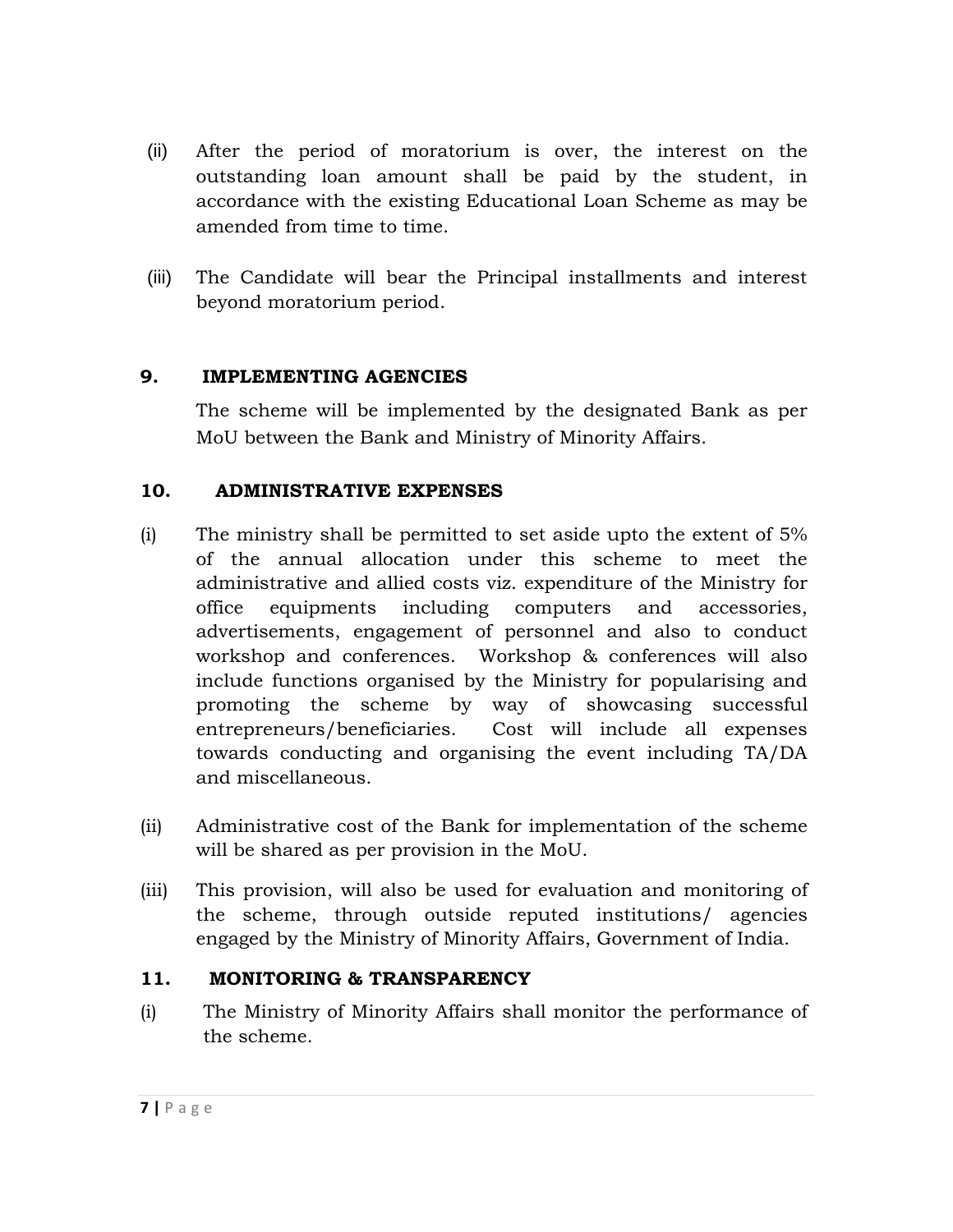- (ii) For this purpose, a web enabled monitoring mechanism shall be put in place by designated Bank.
- (iii) The Designated Nodal Bank will be required to furnish quarterly financial and physical progress reports to the Ministry.
- (iv) The designated Nodal Bank shall maintain year-wise details of the students receiving benefits, indicating institute, location of the institute, class, gender, new or renewal, permanent address and parents address, contact numbers & e-mails etc.
- (v) Designated Nodal Bank shall place relevant physical and financial details on their official website.

### **12. MINOR MODIFICATIONS/CHANGES**

Minor Modifications/Changes in the Scheme with no financial implications may be made by the Competent Authority without seeking recourse to SFC/EFC/Cabinet.

#### **13. EVALUATION**

The monitoring of the financial and physical performance of the scheme will be periodically evaluated by the assigning evaluation/ impact studies to reputed institutions/ agencies by the Ministry of Minority Affairs, Government of India.

### **14. \* INDICATIVE SUBJECTS/ DISCIPLINES COVERED UNDER THE SCHEME (for Masters, M.Phil and Ph.D only)**

The subjects/ disciplines in which courses may be undertaken for the grant of interest subsidy are listed below:-

- 1. Arts/ Humanities/ Social Sciences
- 2. Commerce
- 3. Pure Sciences
- 4. Engineering
- 5. Bio- technology/ Genetic Engineering
- 6. Industrial Environmental Engineering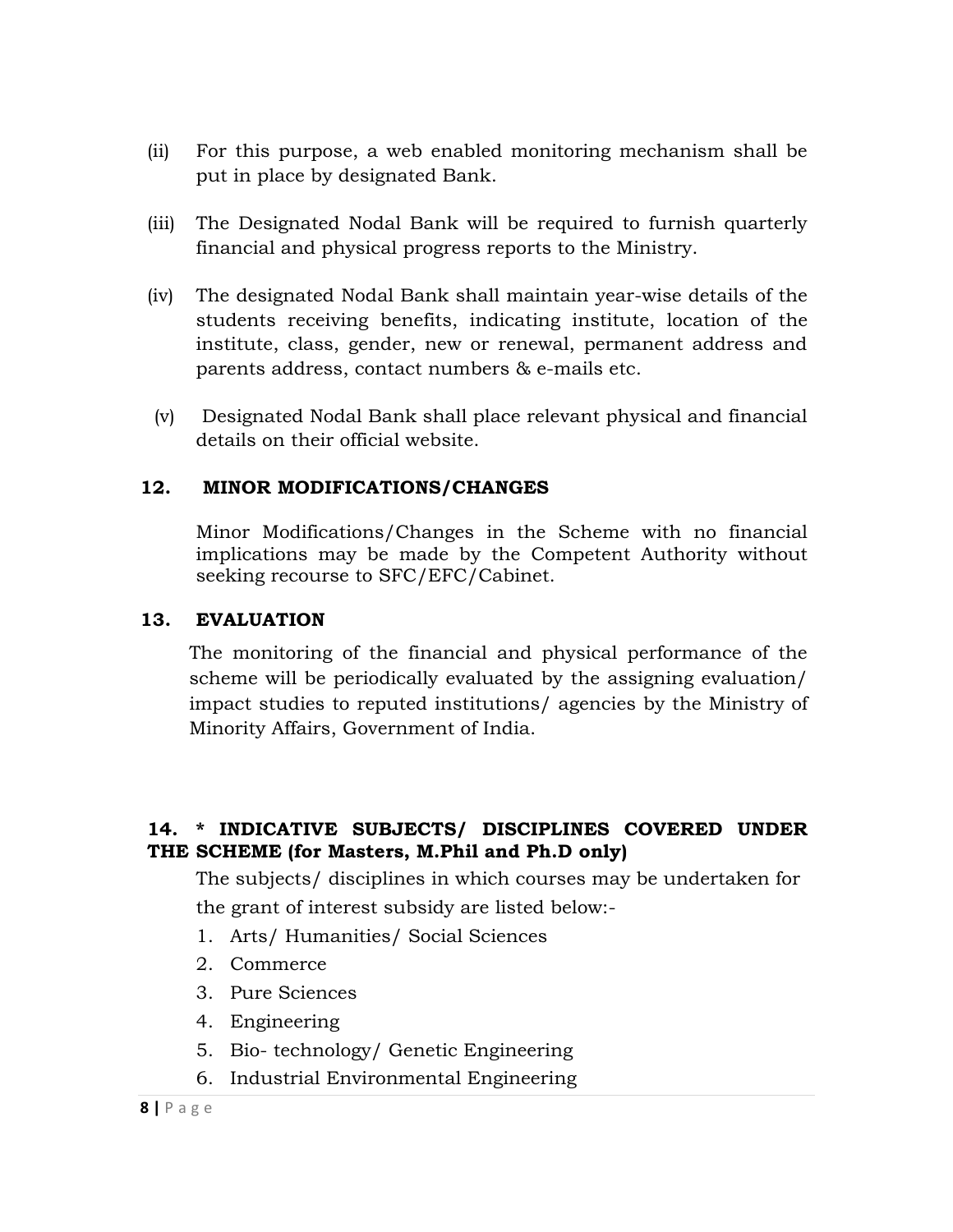- 7. Nano- technology
- 8. Marine Engineering
- 9. Petro-chemical Engineering
- 10. Plastic Technology
- 11. Cryogenic Engineering
- 12. Mechatronics
- 13. Automation Robotics including artificial intelligence
- 14. Laser Technology
- 15. Low Temperature Thermal Dynamics
- 16. Optometry
- 17. Art Restoration Technology
- 18. Dock and Harbour Engineering
- 19. Imaging System Technology
- 20. Composite Materials Engineering including Decentralized power Distribution (for Solar Heat) system, Energy Storage Engineering, Energy conservation, Energy Efficient Habitat
- 21. Packaging Engineering/ Technology
- 22. Nuclear Engineering
- 23. Information Technology including Computer Engineering, Software, Software Quality assurance, Networking/ Connectivity Engineering, Communication system under Hazardous or Post-disaster conditions, Multi- media Communication
- 24. Industrial Safety Engineering
- 25. Agriculture & Agro Technology
- 26. Agronomy
- 27. Medical
- 28. Floriculture & Landscaping
- 29. Food Sciences & Technology
- 30. Forestry & Natural Resources
- 31. Horticulture
- 32. Plant Pathology
- 33. Energy Studies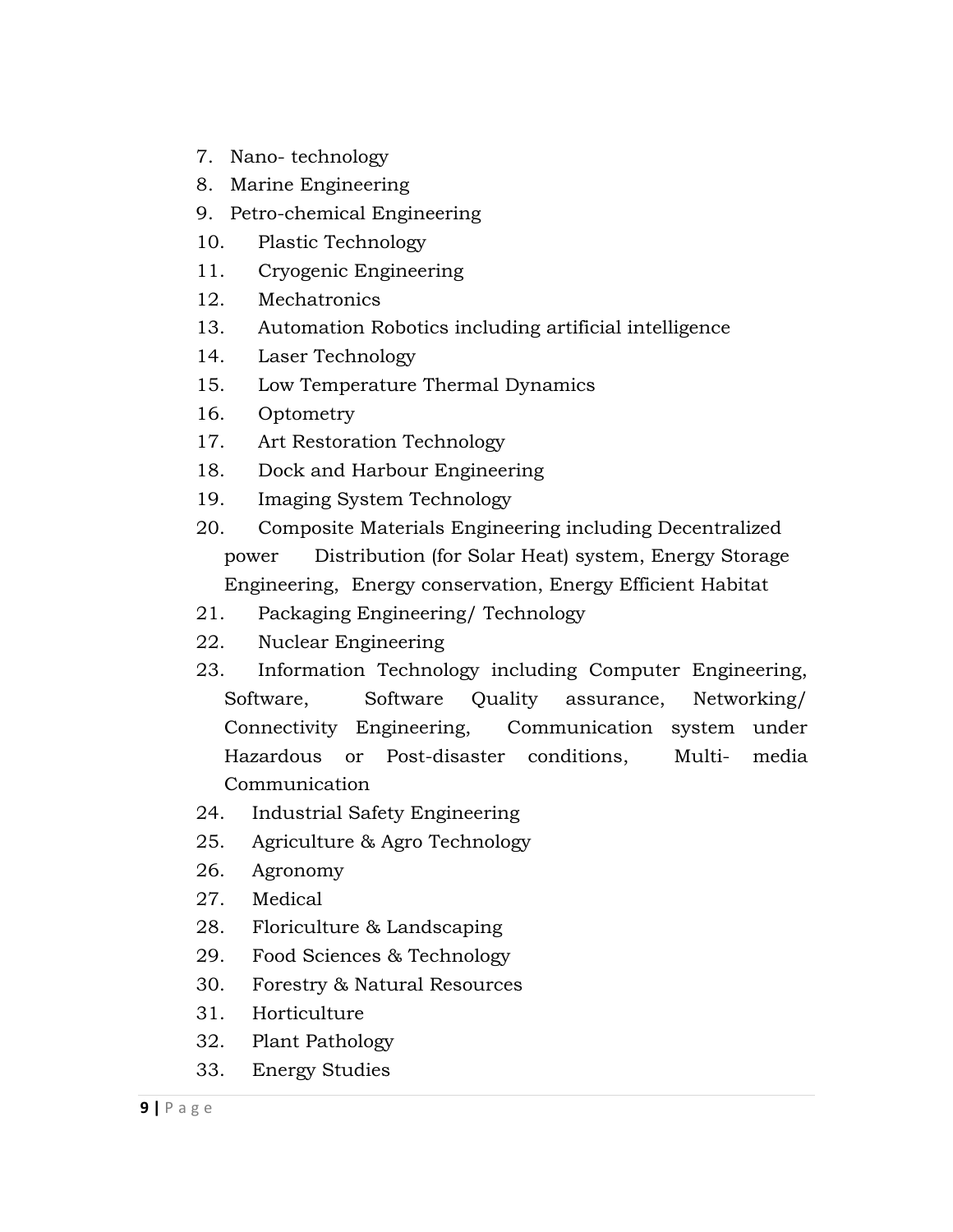- 34. Farm Power & Machinery
- 35. Veterinary Sciences
- 36. Soils & Water Management
- 37. Plant Breeding & Genetics
- 38. Small- scale Rural Technology
- 39. Ocean & Atmospheric Sciences
- 40. M.B.A
- 41. M.C.A
- 42. Any other Subject -------\*

\* Subject may be deleted or added by the Ministry from time to time as situation demands.

\*\*\*\*\*